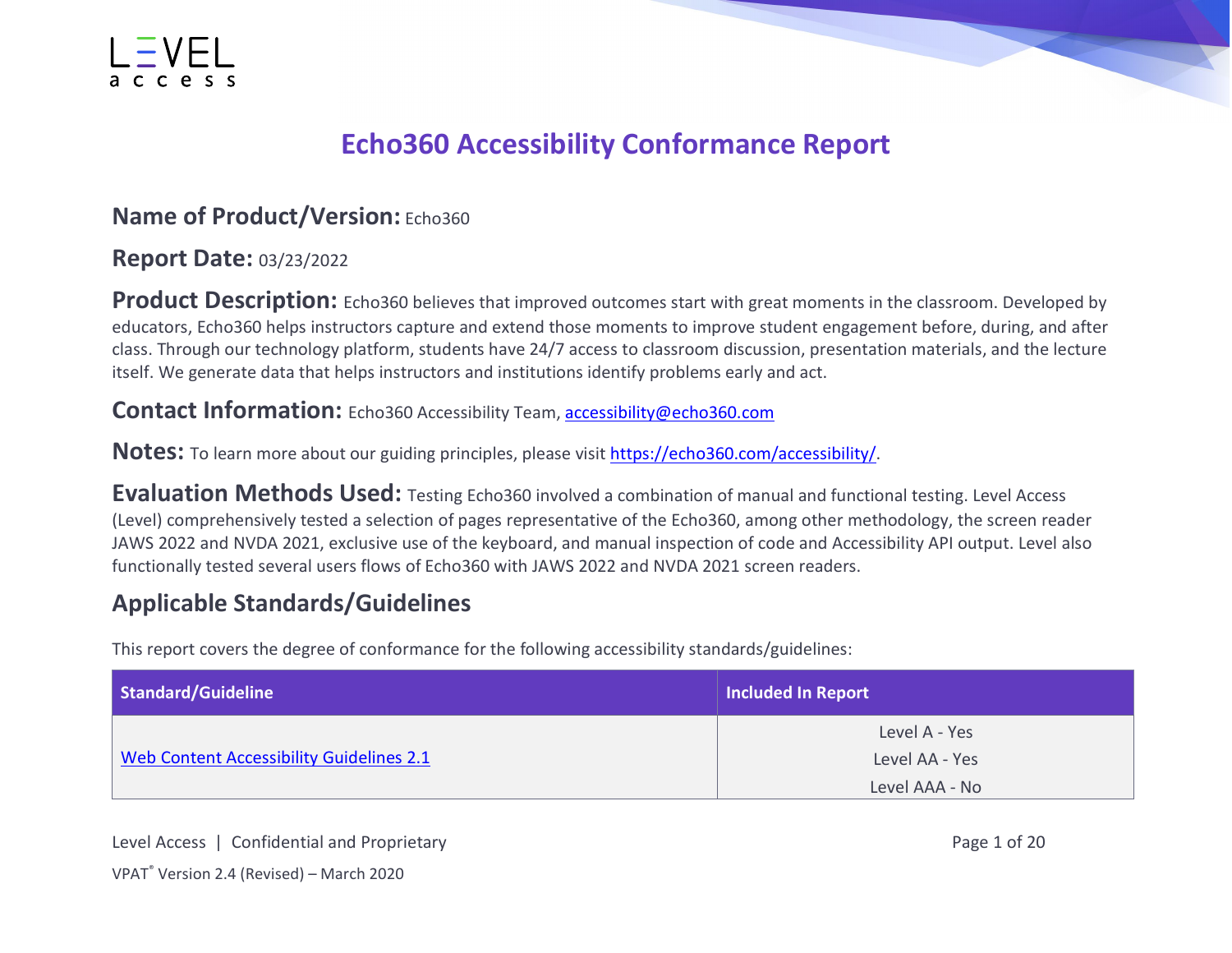#### access



#### **Terms**

The terms used in the Conformance Level information are defined as follows:

- **Supports**: The functionality of the product has at least one method that meets the criterion without known defects or meets with equivalent facilitation.
- **Partially Supports**: Some functionality of the product does not meet the criterion.
- **Does Not Support**: The majority of product functionality does not meet the criterion.
- **Not Applicable**: The criterion is not relevant to the product.
- **Not Evaluated**: The product has not been evaluated against the criterion. This can be used only in WCAG 2.0 Level AAA.

#### **WCAG 2.x Report**

Note: When reporting on conformance with the WCAG 2.x Success Criteria, they are scoped for full pages, complete processes, and accessibility-supported ways of using technology as documented in the [WCAG 2.0 Conformance Requirements.](https://www.w3.org/TR/WCAG20/#conformance-reqs)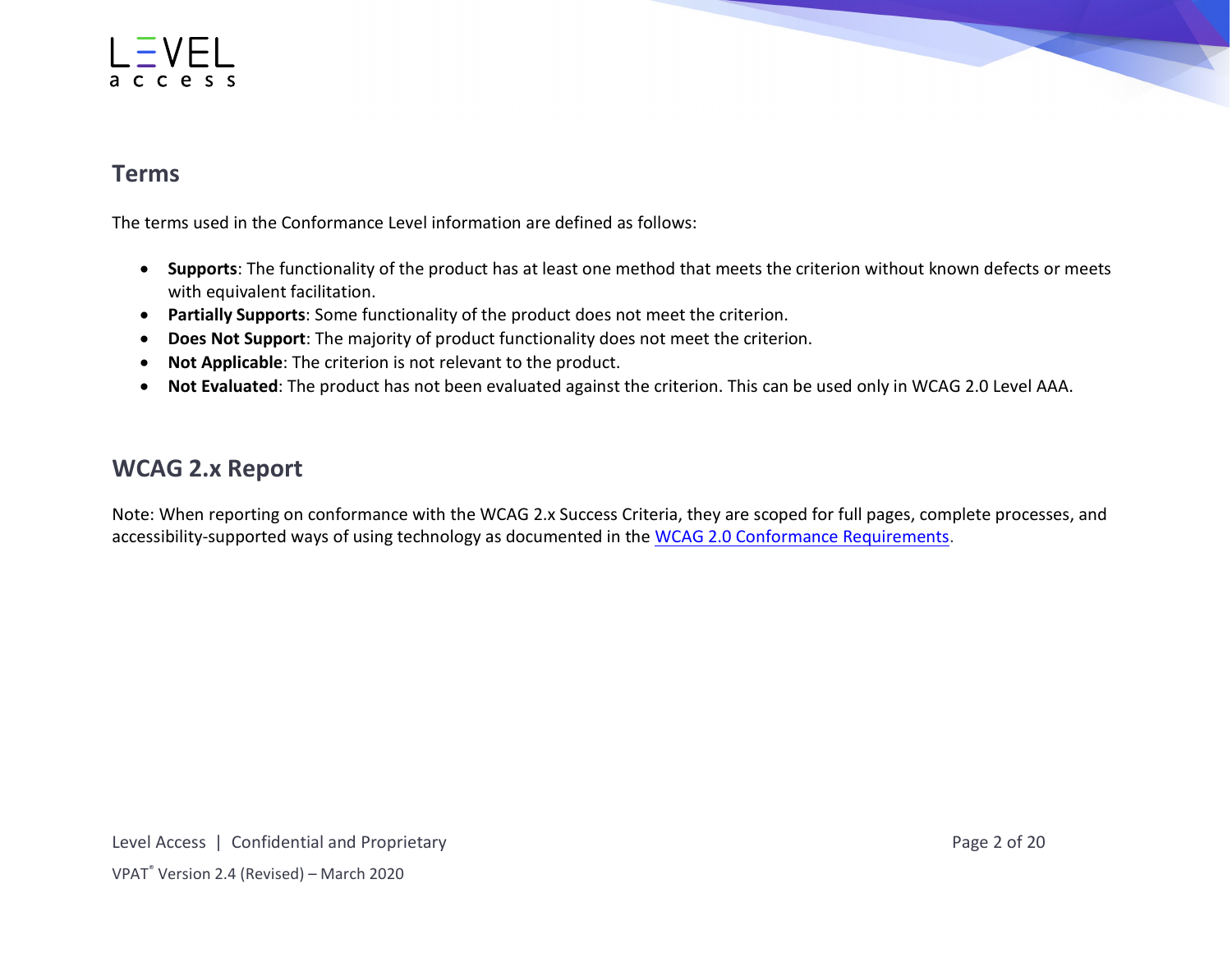#### Table 1: Success Criteria, Level A

| <b>Criteria</b>                                            | <b>Conformance Level</b>  | <b>Remarks and Explanations</b>                                                                                                                                                                                                                                                                                                                                                                                                                                                                                                                                                                                                                                             |
|------------------------------------------------------------|---------------------------|-----------------------------------------------------------------------------------------------------------------------------------------------------------------------------------------------------------------------------------------------------------------------------------------------------------------------------------------------------------------------------------------------------------------------------------------------------------------------------------------------------------------------------------------------------------------------------------------------------------------------------------------------------------------------------|
| 1.1.1 Non-text Content (Level A)                           | Does Not Support          | Echo360 mostly conveys textual<br>equivalence for non-text content.<br>A rating of Does Not Support has<br>been given for the following<br>reasons:<br>Many decorative elements<br>$\bullet$<br>and visually hidden content<br>are still reachable to screen<br>readers.<br>Many interactive elements do<br>$\bullet$<br>not provide proper states or<br>labels for screen readers to<br>understand function.<br>Some disabled or hidden<br>$\bullet$<br>elements are still reachable by<br>keyboard users.<br>Screen reader users may have<br>$\bullet$<br>difficulty with slide navigation<br>order, or difficulty reading<br>questions rendered as<br>background images. |
| 1.2.1 Audio-only and Video-only (Prerecorded) (Level<br>A) | <b>Partially Supports</b> | The product does not have<br>prerecorded audio-only and<br>prerecorded video-only media. A<br>rating of Partially Supports has                                                                                                                                                                                                                                                                                                                                                                                                                                                                                                                                              |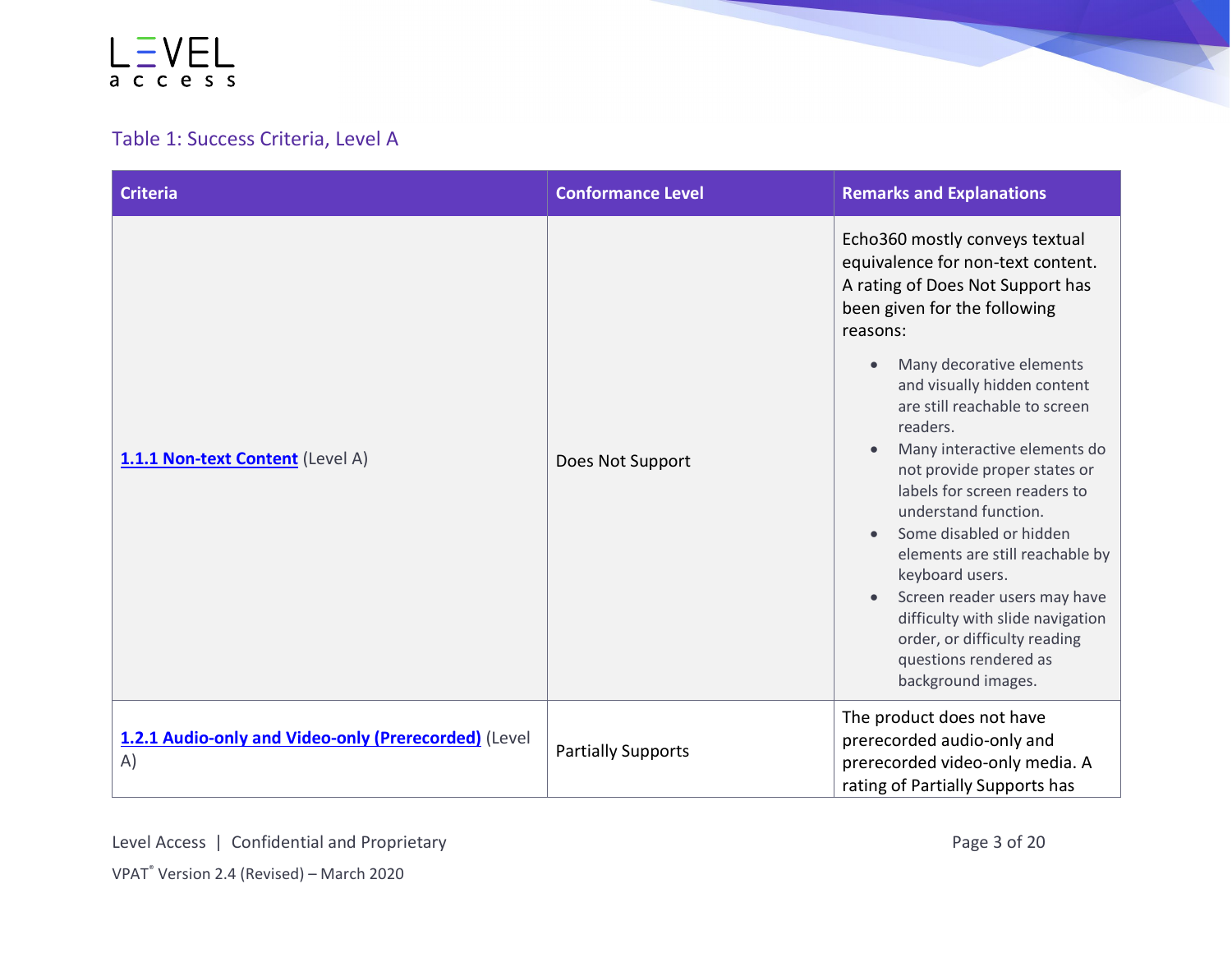|                                                                         |                  | been given for the following<br>reason:<br>There is no text transcript or<br>$\bullet$<br>audio track provided for the<br>video.                                                                                                                                                                                                                                                                                                                           |
|-------------------------------------------------------------------------|------------------|------------------------------------------------------------------------------------------------------------------------------------------------------------------------------------------------------------------------------------------------------------------------------------------------------------------------------------------------------------------------------------------------------------------------------------------------------------|
| 1.2.2 Captions (Prerecorded) (Level A)                                  | Supports         | The product provides captions for<br>pre-recorded media. Content<br>authors are responsible for the<br>availability and accuracy of these<br>captions.                                                                                                                                                                                                                                                                                                     |
| 1.2.3 Audio Description or Media Alternative<br>(Prerecorded) (Level A) | Supports         | The product provides transcripts<br>for their prerecorded videos.<br>Content authors are responsible<br>for the availability and accuracy of<br>these transcripts.                                                                                                                                                                                                                                                                                         |
| 1.3.1 Info and Relationships (Level A)                                  | Does Not Support | Some information, structure, and<br>relationships can be determined<br>programmatically within the<br>content. A rating of Does Not<br>Support has been given for the<br>following reasons:<br>Headings may be out of order<br>$\bullet$<br>or not match visual hierarchy.<br>Screen reader users may be<br>unaware of dynamic updating<br>content. These updates may<br>also move focus improperly.<br>Many Button and Form<br>elements do not have valid |

Level Access | Confidential and Proprietary Page 4 of 20 VPAT® Version 2.4 (Revised) – March 2020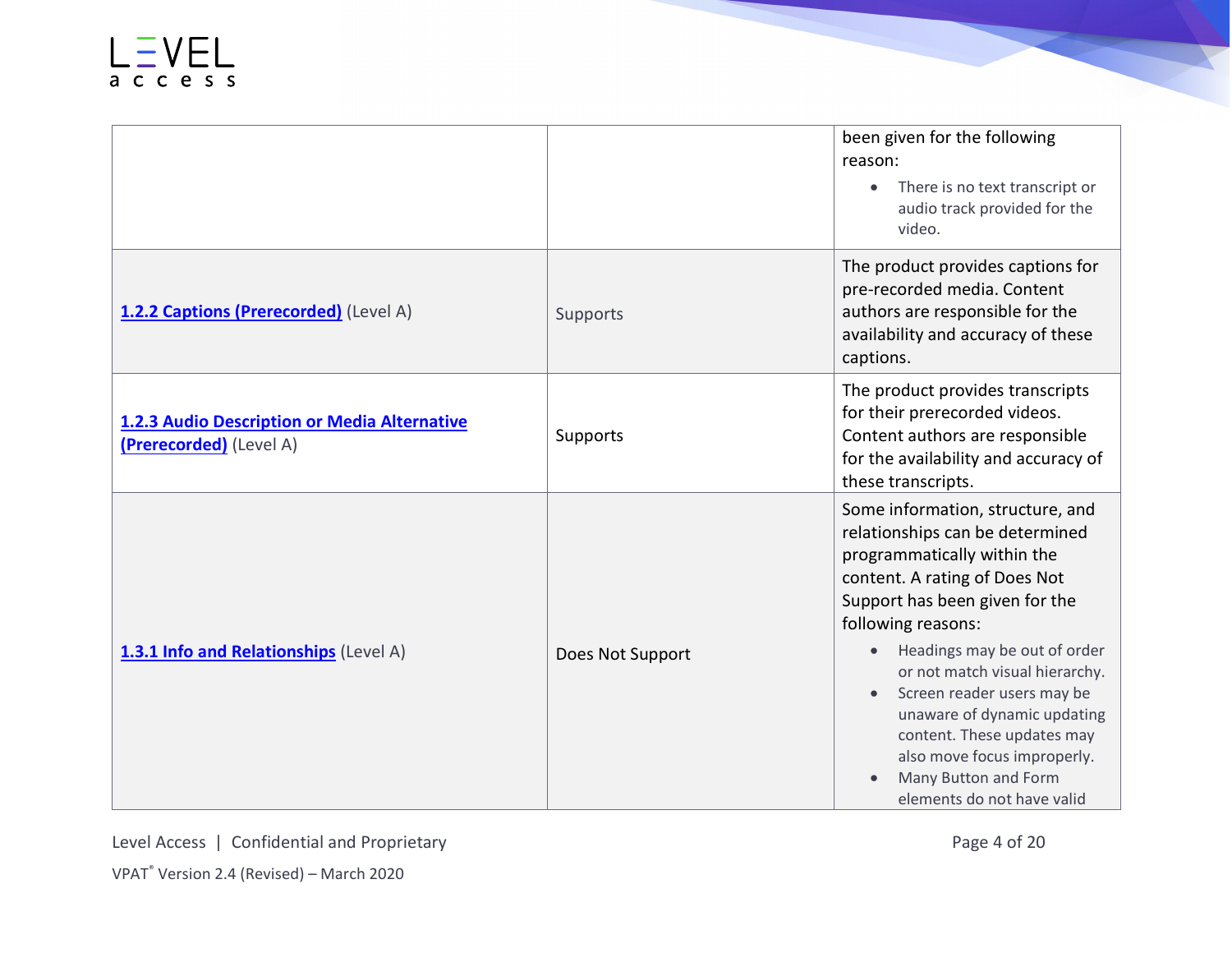|                                         |                           | labels. Some form elements<br>may not be grouped properly.<br>Some dialog, drawer, or<br>modal elements do not<br>indicate proper boundaries to<br>screen readers.<br>Some tables may not use<br>appropriate table headers or<br>may be built not using HTML<br>table elements.              |
|-----------------------------------------|---------------------------|----------------------------------------------------------------------------------------------------------------------------------------------------------------------------------------------------------------------------------------------------------------------------------------------|
| 1.3.2 Meaningful Sequence (Level A)     | <b>Partially Supports</b> | Most content is presented in a<br>meaningful sequence. A rating of<br>Partially Supports has been given<br>for the following reason:<br>In some cases, reading order<br>for Screen Readers and visual<br>users do not match.                                                                 |
| 1.3.3 Sensory Characteristics (Level A) | <b>Partially Supports</b> | Most instructions provided do not<br>rely solely on sensory<br>characteristics of components. A<br>rating of Partially Supports has<br>been given for the following<br>reason:<br>The Admin Import CSV and<br>$\bullet$<br>Capture Day View use<br>instructions that rely on visual<br>cues. |
| 1.4.1 Use of Color (Level A)            | <b>Partially Supports</b> | Majority of elements do not use<br>color as the sole means of                                                                                                                                                                                                                                |

Level Access | Confidential and Proprietary Page 5 of 20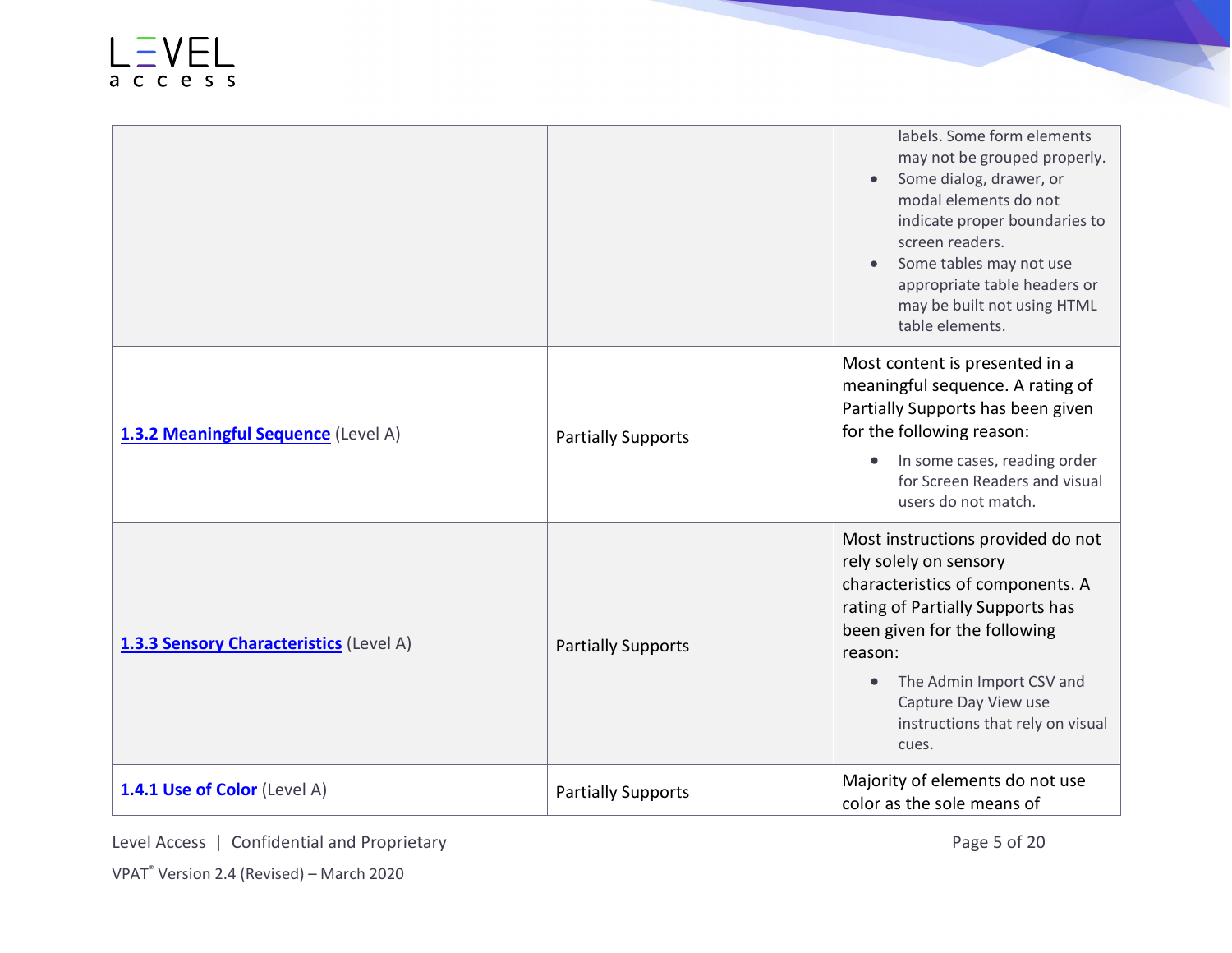|                               |                  | conveying information. A rating of<br>Partially Supports has been given<br>for the following reasons:                                                                                                                                                                                                                                                                                  |
|-------------------------------|------------------|----------------------------------------------------------------------------------------------------------------------------------------------------------------------------------------------------------------------------------------------------------------------------------------------------------------------------------------------------------------------------------------|
|                               |                  | Some links are only<br>$\bullet$<br>distinguished from<br>surrounding plain text via<br>color.<br>Some elements that are used<br>to indicate state, selection or<br>other information use color to<br>share state, selection or other<br>information.<br>A chart within the Analytics<br>tab uses color to relay<br>differences between<br>Anonymous users and<br>Authenticated users. |
| 1.4.2 Audio Control (Level A) | Supports         | The product does not have audio<br>that plays automatically.                                                                                                                                                                                                                                                                                                                           |
| 2.1.1 Keyboard (Level A)      | Does Not Support | Some content is operable through<br>a keyboard interface. A rating of<br>Does Not Support has been given<br>for the following reasons:<br>In some cases, interactive<br>$\bullet$<br>elements can only be used via<br>mouse.<br>Keyboards cannot focus or                                                                                                                              |
|                               |                  | interact with many elements.<br>This includes Grids, scrollable<br>containers, toggles within                                                                                                                                                                                                                                                                                          |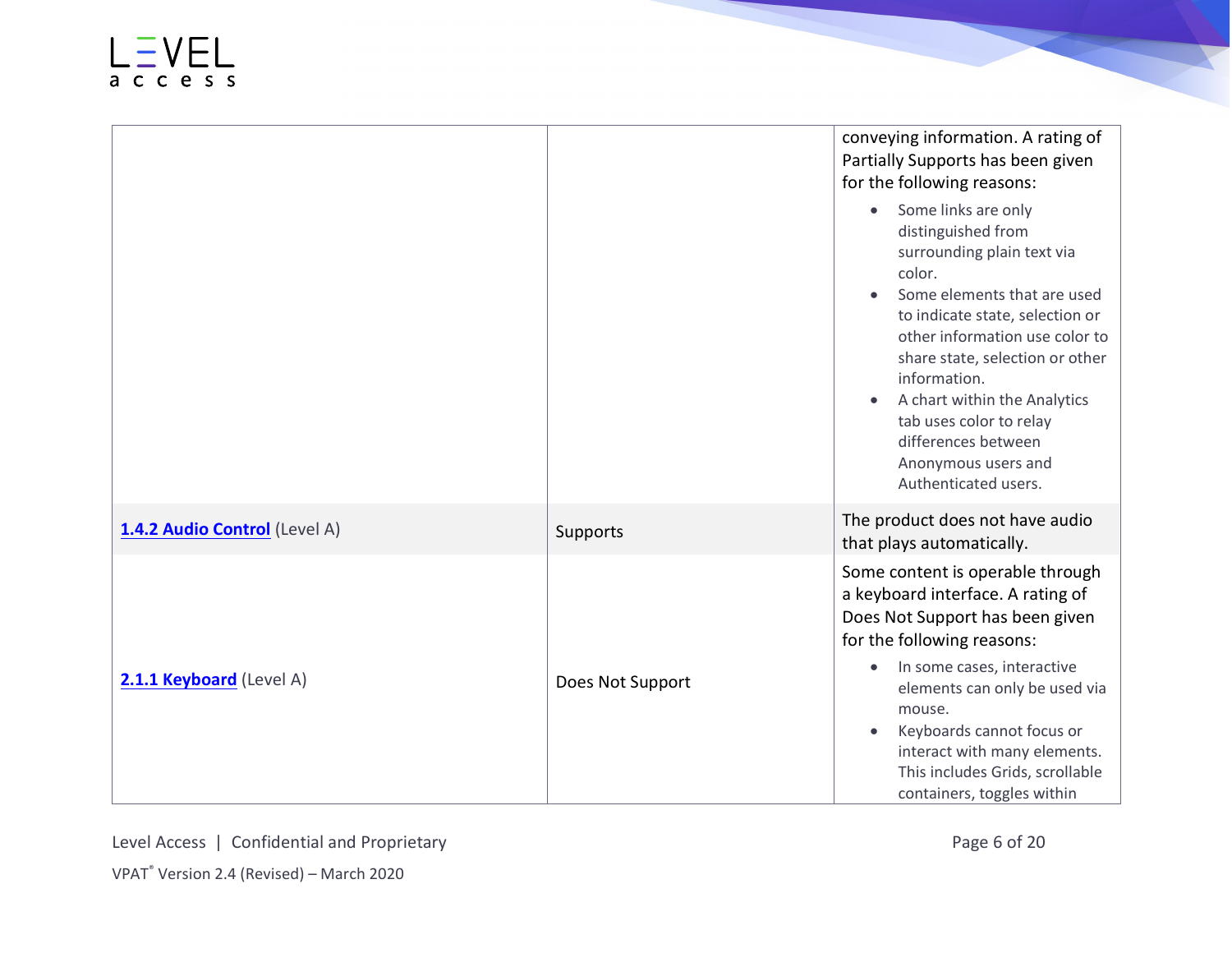|                                                  |                           | Admin Rooms, and Drag &<br>Drop polls.<br>Some non-interactive<br>elements inappropriately<br>receive keyboard focus. This<br>includes controls within the<br>Admin Dashboard and Admin<br>Rooms.                                                                                                                                                                                      |
|--------------------------------------------------|---------------------------|----------------------------------------------------------------------------------------------------------------------------------------------------------------------------------------------------------------------------------------------------------------------------------------------------------------------------------------------------------------------------------------|
| 2.1.2 No Keyboard Trap (Level A)                 | <b>Partially Supports</b> | The majority of the product does<br>not have any keyboard traps. A<br>rating of Partially Supports has<br>been given for the following<br>reasons:<br>Within Media View Photos, if<br>$\bullet$<br>a user navigates to the<br>presentation area, they are<br>unable to return to main<br>navigation.<br>Keyboard users may find<br>themselves trapped when<br>using Drag & Drop polls. |
| 2.1.4 Character Key Shortcuts (Level A 2.1 only) | <b>Partially Supports</b> | The product utilizes character key<br>shortcuts. In most cases these<br>shortcuts do not conflict with<br>assistive technology. A rating of<br>Partially Supports has been given<br>for the following reason:<br>Keyboard shortcuts are<br>provided within the Video<br>Editor. These shortcuts                                                                                        |

Level Access | Confidential and Proprietary Page 7 of 20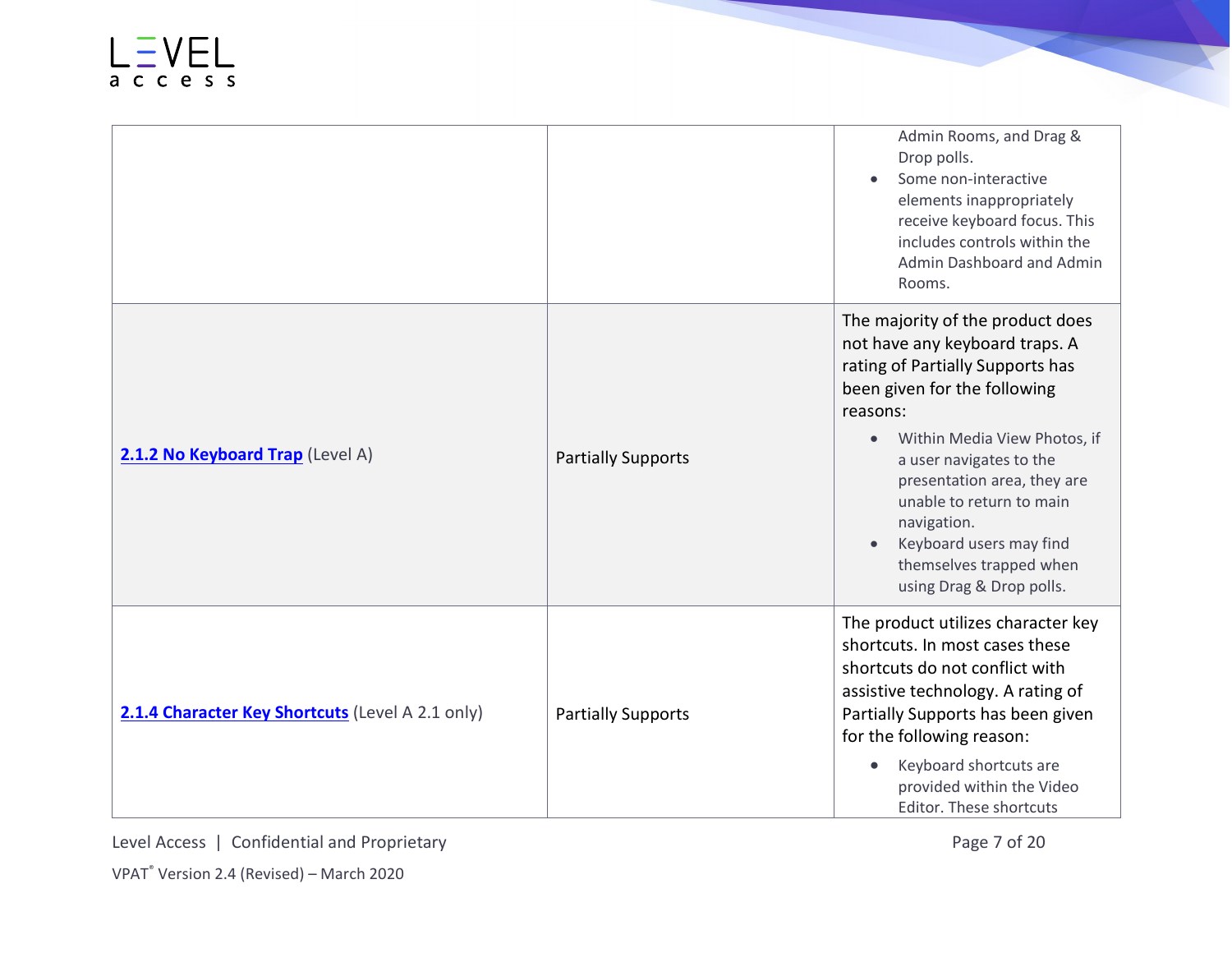|                                                  |                           | conflict with many Screen<br>Reader controls and it is not<br>possible to disable the<br>shortcuts.                                                                                                                        |
|--------------------------------------------------|---------------------------|----------------------------------------------------------------------------------------------------------------------------------------------------------------------------------------------------------------------------|
| 2.2.1 Timing Adjustable (Level A)                | Supports                  | The product does not utilize any<br>timeout features.                                                                                                                                                                      |
| 2.2.2 Pause, Stop, Hide (Level A)                | Supports                  | The product does not contain<br>moving, blinking, scrolling, or auto-<br>updating information.                                                                                                                             |
| 2.3.1 Three Flashes or Below Threshold (Level A) | Supports                  | The product does not contain<br>anything that flashes.                                                                                                                                                                     |
| 2.4.1 Bypass Blocks (Level A)                    | Does Not Support          | The main navigation does not<br>provide a functionality to skip past<br>repetitive content.                                                                                                                                |
| 2.4.2 Page Titled (Level A)                      | <b>Partially Support</b>  | Some pages use vague titles or<br>have no context to current page<br>content. A rating of Partially<br>Supports has been given for the<br>following reasons:<br>Some of the titles do not give<br>the context of the page. |
| 2.4.3 Focus Order (Level A)                      | <b>Partially Supports</b> | Most focusable components<br>receive focus in an order that<br>preserves meaning and operability.<br>A rating of Partially Supports has<br>been given for the following<br>reasons:                                        |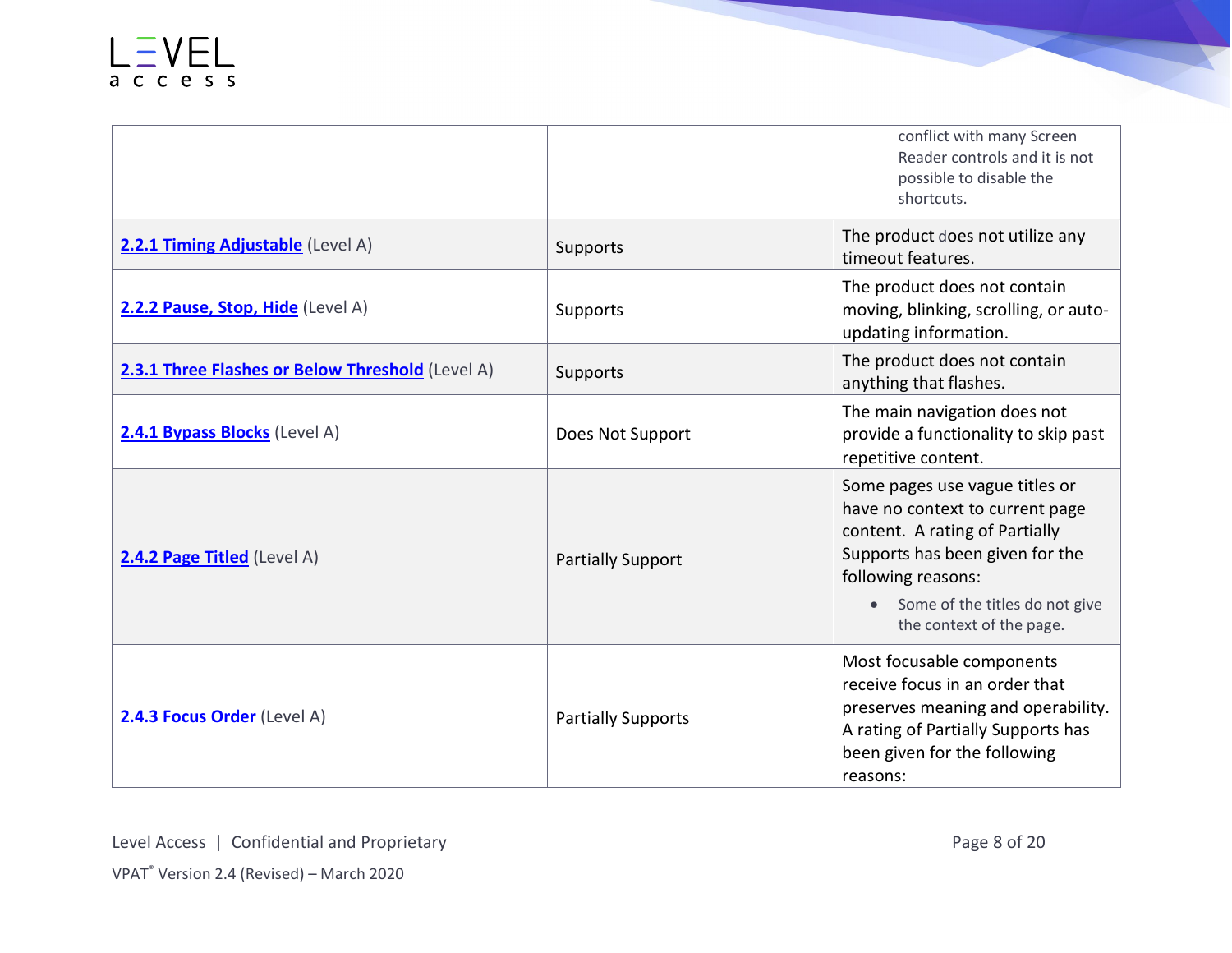|                                               |                           | Some non-interactive<br>elements are unnecessarily<br>placed within the tab order.<br>In some cases, activating<br>dynamic elements may not<br>properly move keyboard focus<br>to new content, or may place<br>it at top of page.                                                                                                                                                                                                     |
|-----------------------------------------------|---------------------------|---------------------------------------------------------------------------------------------------------------------------------------------------------------------------------------------------------------------------------------------------------------------------------------------------------------------------------------------------------------------------------------------------------------------------------------|
| 2.4.4 Link Purpose (In Context) (Level A)     | <b>Partially Supports</b> | The purpose of links can be<br>determined from the link text<br>alone, or from the link text<br>together with its programmatically<br>determined link context. A rating<br>of Partially Supports has been<br>given for the following reasons:<br>Buttons to open more Help<br>$\bullet$<br>information are indicated via<br>$(?)$ .<br>Some links and buttons do not<br>have sufficient programmatic<br>labels that indicate purpose. |
| 2.5.1 Pointer Gestures (Level A 2.1 only)     | Supports                  | All product functionality can be<br>operated with a single pointer<br>activation.                                                                                                                                                                                                                                                                                                                                                     |
| 2.5.2 Pointer Cancellation (Level A 2.1 only) | Supports                  | Events triggered by single-point<br>activation can be cancelled.                                                                                                                                                                                                                                                                                                                                                                      |
| 2.5.3 Label in Name (Level A 2.1 only)        | <b>Partially Supports</b> | The product provides visual text<br>labels or images of text for form<br>elements and custom controls. A                                                                                                                                                                                                                                                                                                                              |

Level Access | Confidential and Proprietary Page 9 of 20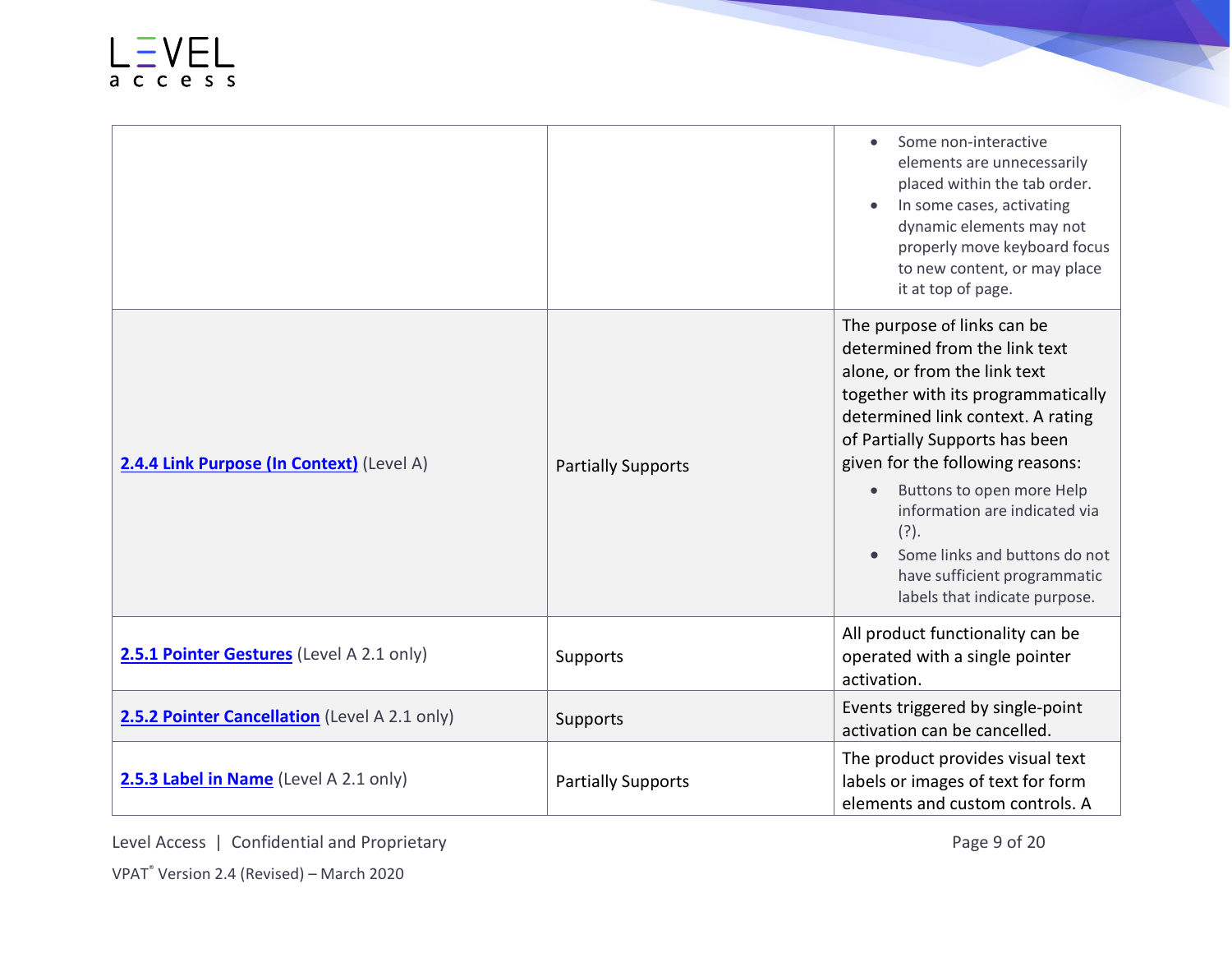|                                           |                           | rating of Partially Supports has<br>been given for the following<br>reasons:<br>Some Form Field elements are<br>$\bullet$<br>not associated with their<br>visual label programmatically.<br>Many Checkbox elements and<br>some Dropdown/Select<br>elements lack accessible<br>labels.                                                                           |
|-------------------------------------------|---------------------------|-----------------------------------------------------------------------------------------------------------------------------------------------------------------------------------------------------------------------------------------------------------------------------------------------------------------------------------------------------------------|
| 2.5.4 Motion Actuation (Level A 2.1 only) | Supports                  | The product does not rely solely on<br>motion to activate user interface<br>components.                                                                                                                                                                                                                                                                         |
| 3.1.1 Language of Page (Level A)          | Supports                  | The default human language of<br>each web page can be<br>programmatically determined.                                                                                                                                                                                                                                                                           |
| 3.2.1 On Focus (Level A)                  | Supports                  | The product does not initiate<br>change of context when a<br>component receives focus.                                                                                                                                                                                                                                                                          |
| 3.2.2 On Input (Level A)                  | <b>Partially Supports</b> | Changing the setting of most user<br>interface components does not<br>automatically cause a change of<br>context unless the user has been<br>advised of the behavior before<br>using the component. A rating of<br>Partially Supports has been given<br>for the following reasons:<br>Within Study Guide View for<br>$\bullet$<br>Students, the select dropdown |

Level Access | Confidential and Proprietary **Page 10 of 20**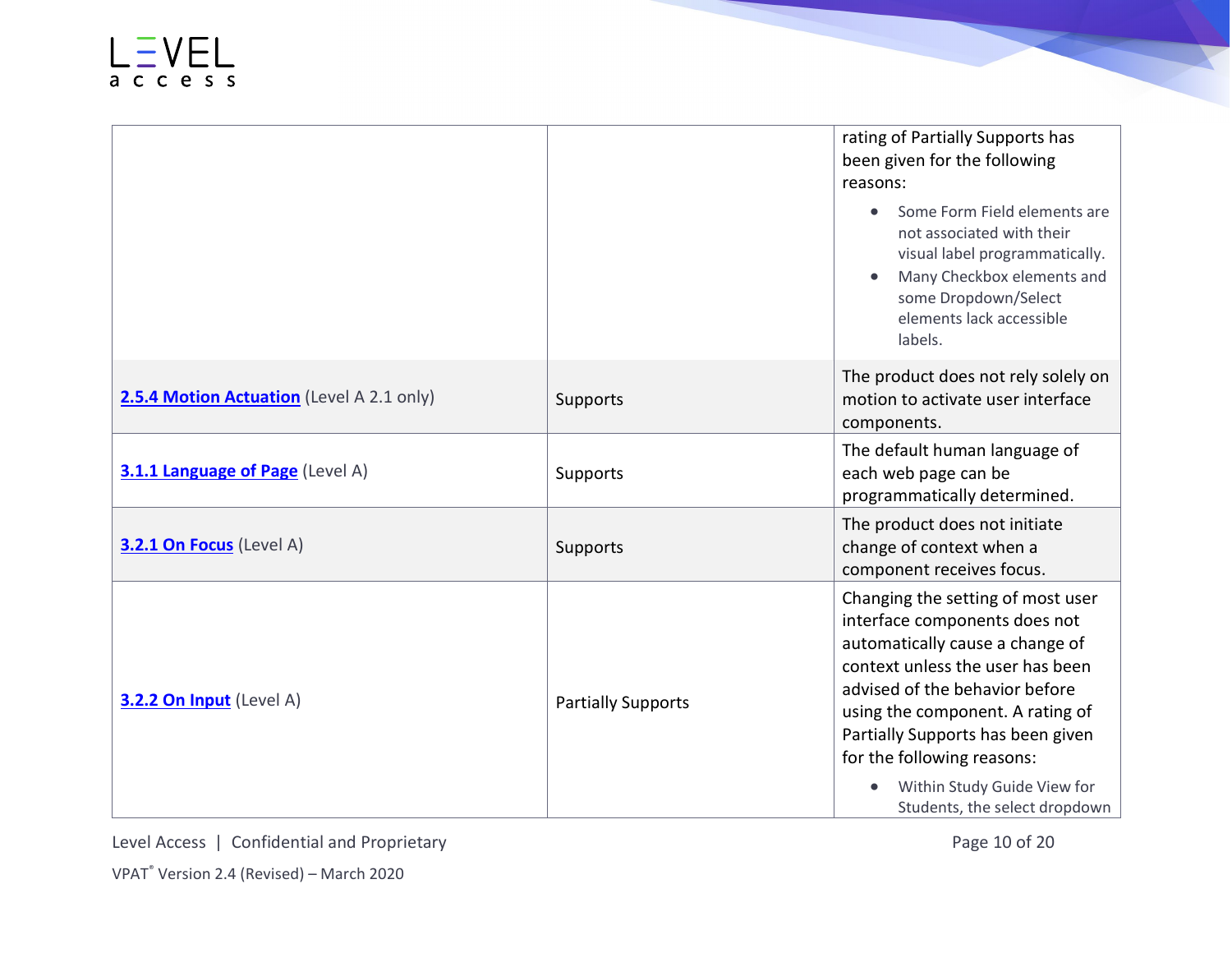|                                               |                           | that changes left-hand<br>content updates content, then<br>drags focus to that section. In<br>some cases, it is difficult to<br>escape.<br>Within the Polling tab, using<br>the select elements<br>automatically updates the<br>content of the page.                                                                                                      |
|-----------------------------------------------|---------------------------|-----------------------------------------------------------------------------------------------------------------------------------------------------------------------------------------------------------------------------------------------------------------------------------------------------------------------------------------------------------|
| <b>3.3.1 Error Identification</b> (Level A)   | <b>Partially Supports</b> | Most input errors identify the item<br>in error and describe the error to<br>the user in text. A rating of Partially<br>Supports has been given for the<br>following reasons:<br>Errors within some input fields<br>$\bullet$<br>do not clearly indicate there is<br>an error. In some cases, a<br>popup appears temporarily.                             |
| <b>3.3.2 Labels or Instructions</b> (Level A) | <b>Partially Supports</b> | Some labels or instructions are<br>provided when content requires<br>user input. A rating of Partially<br>Supports has been given for the<br>following reasons:<br>Several field groups do not<br>provide Fieldset or Legend<br>elements.<br>Multiple check box and input<br>elements are not<br>programmatically associated<br>with their visual labels. |

Level Access | Confidential and Proprietary **Page 11 of 20** 

VPAT® Version 2.4 (Revised) – March 2020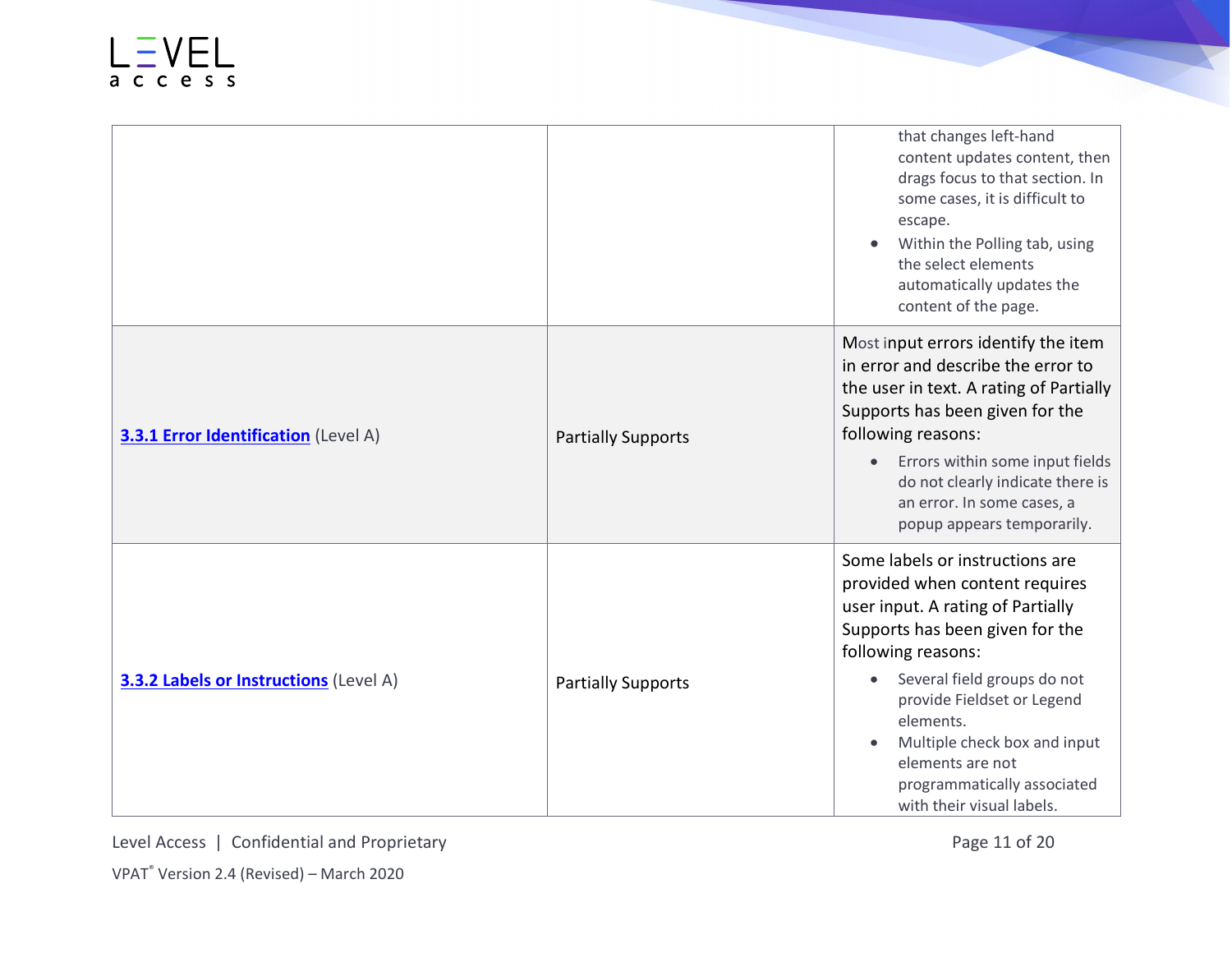|                                   |                           | Within the Video Editor, there<br>$\bullet$<br>are no visual labels for the<br>following button controls:<br>Help button<br>Reset or redo button<br>Delete button<br>Trim buttons<br>Cut button                                                                                                                   |
|-----------------------------------|---------------------------|-------------------------------------------------------------------------------------------------------------------------------------------------------------------------------------------------------------------------------------------------------------------------------------------------------------------|
| 4.1.1 Parsing (Level A)           | <b>Partially Supports</b> | Elements have complete start and<br>end tags, elements are nested<br>according to their specifications,<br>and elements do not contain<br>duplicate attributes. A rating of<br>Partially Supports has been given<br>for the following reasons:<br>Some HTML elements are<br>$\bullet$<br>used improperly, such as |
|                                   |                           | repeated IDs, incorrect role<br>usage, and options without<br>labels. In some cases, these<br>elements are nested<br>improperly.<br>In small cases, ARIA attributes<br>are used on incorrect<br>elements, or point to non-<br>existent elements.                                                                  |
| 4.1.2 Name, Role, Value (Level A) | Does Not Support          | Some elements within the product<br>have names, roles, states,<br>properties, and values that can be                                                                                                                                                                                                              |

Level Access | Confidential and Proprietary **Page 12 of 20** VPAT® Version 2.4 (Revised) – March 2020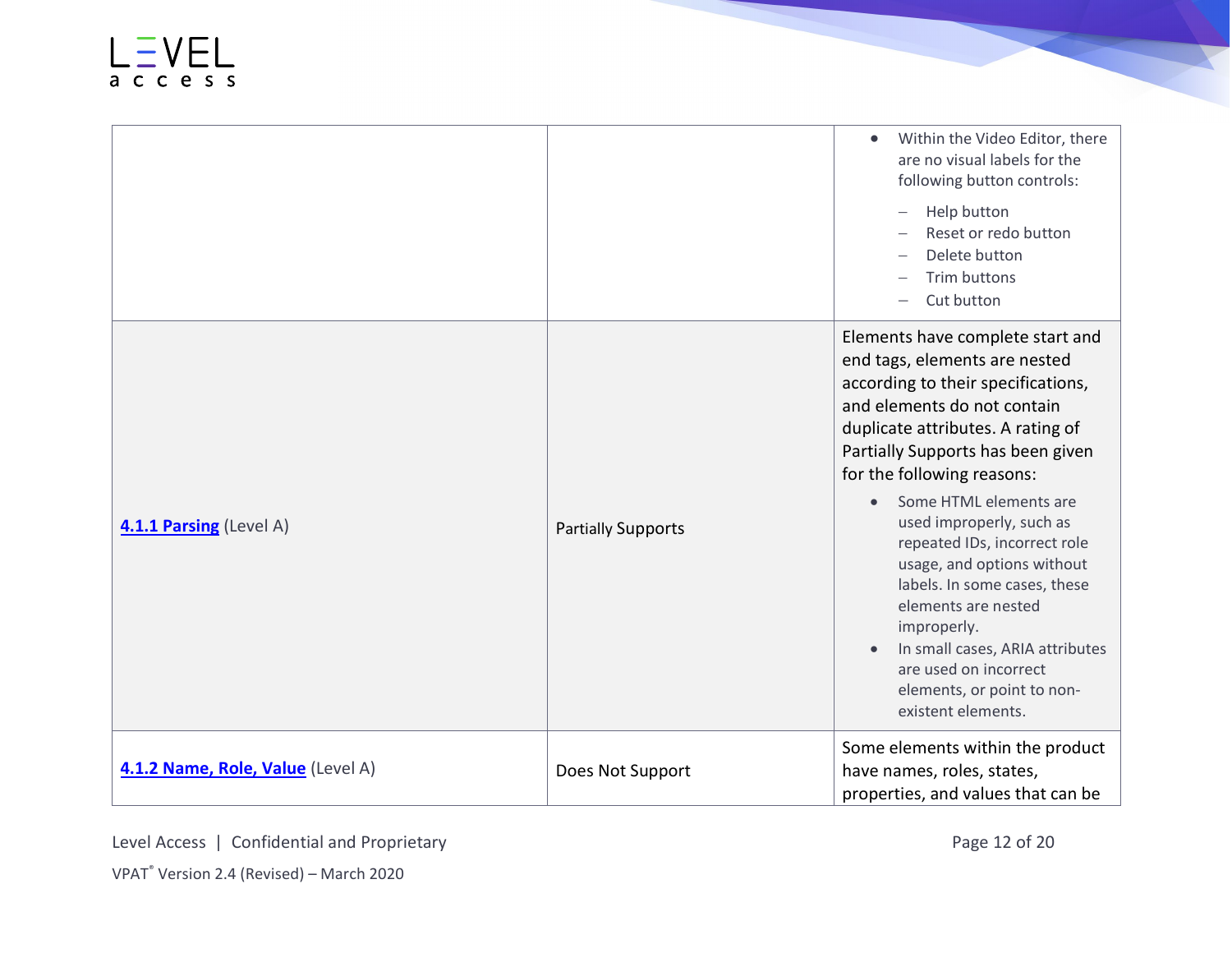#### access

programmatically determined. A rating of Does Not Support has been given for several reasons. Some examples include :

- Many interactive elements or form elements are missing one or more of the following:
	- − Programmatic or visual labels .
	- − Indicate current state to screen readers .
	- − Are not indicated as interactive.
- In some cases, ARIA attributes, properties, or roles are being used incorrectly.
- Elements that appear as tabs do not function properly for screen reader users.
- Many Form Field elements are not programmatically associated with their visual labels.
- Dialog boundaries are not communicated in many modals, drawers, or dialogs.
- Slide tiles within slide picker controls contain image elements that do not convey what they are, nor that they are interactive.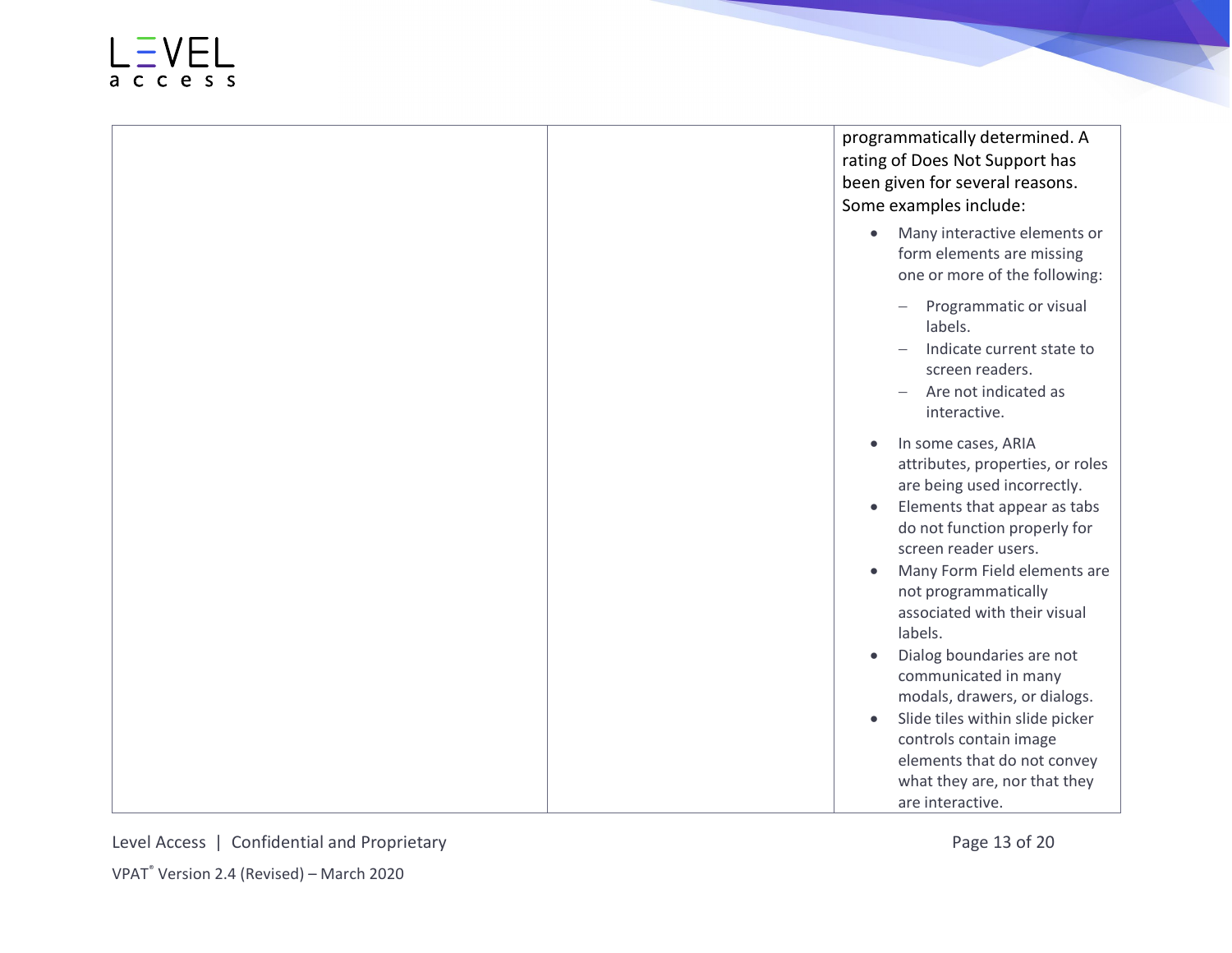

• Selected polls within the Embedded Polls editor do not inform Screen Readers which poll has been selected.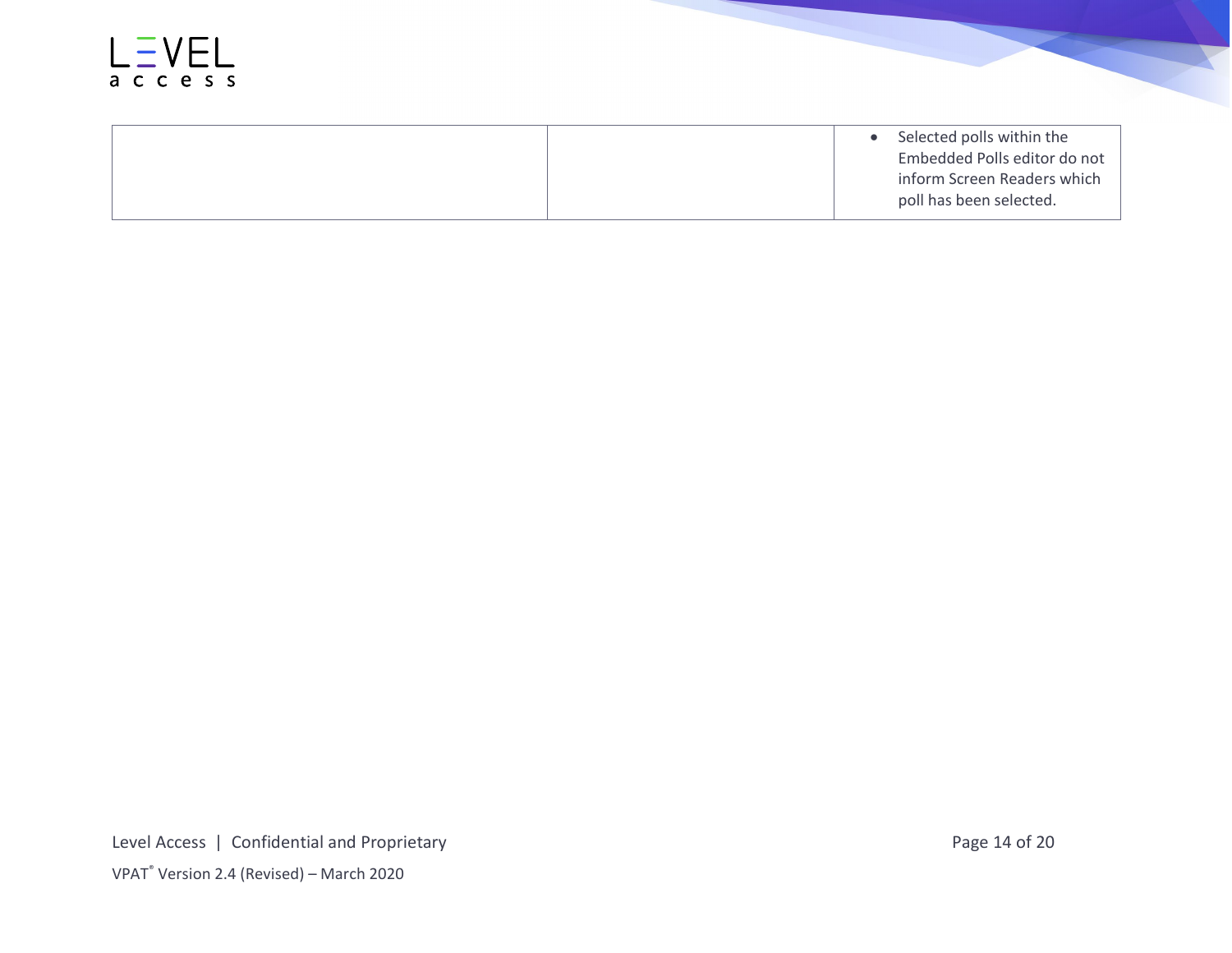#### Table 2: Success Criteria, Level AA

| <b>Criteria</b>                                  | <b>Conformance Level</b>  | <b>Remarks and Explanations</b>                                                                                                                                                                                                                                                                                                                   |
|--------------------------------------------------|---------------------------|---------------------------------------------------------------------------------------------------------------------------------------------------------------------------------------------------------------------------------------------------------------------------------------------------------------------------------------------------|
| 1.2.4 Captions (Live) (Level AA)                 | Supports                  | Echo360 does not have live audio<br>content in synchronized media.                                                                                                                                                                                                                                                                                |
| 1.2.5 Audio Description (Prerecorded) (Level AA) | <b>Partially Supports</b> | The product utilizes Audio<br>Descriptions for prerecorded video<br>content in synchronized<br>media. Content authors are<br>responsible for the accuracy of<br>Audio Descriptions. A rating of<br>Partially Supports has been given<br>for the following reason:<br>No audio descriptions are<br>$\bullet$<br>provided for the video<br>content. |
| 1.3.4 Orientation (Level AA 2.1 only)            | Supports                  | The product does not restrict its<br>view and operations to a single<br>display orientation.                                                                                                                                                                                                                                                      |
| 1.3.5 Identify Input Purpose (Level AA 2.1 only) | Supports                  | Majority of product's input fields<br>do not use fields that would<br>benefit from HTML Auto Complete<br>attributes.                                                                                                                                                                                                                              |
| 1.4.3 Contrast (Minimum) (Level AA)              | <b>Partially Supports</b> | Majority of the product's visual<br>presentation of text has a sufficient<br>contrast ratio. A rating of Partially<br>Supports has been given as the                                                                                                                                                                                              |

**CONTENT**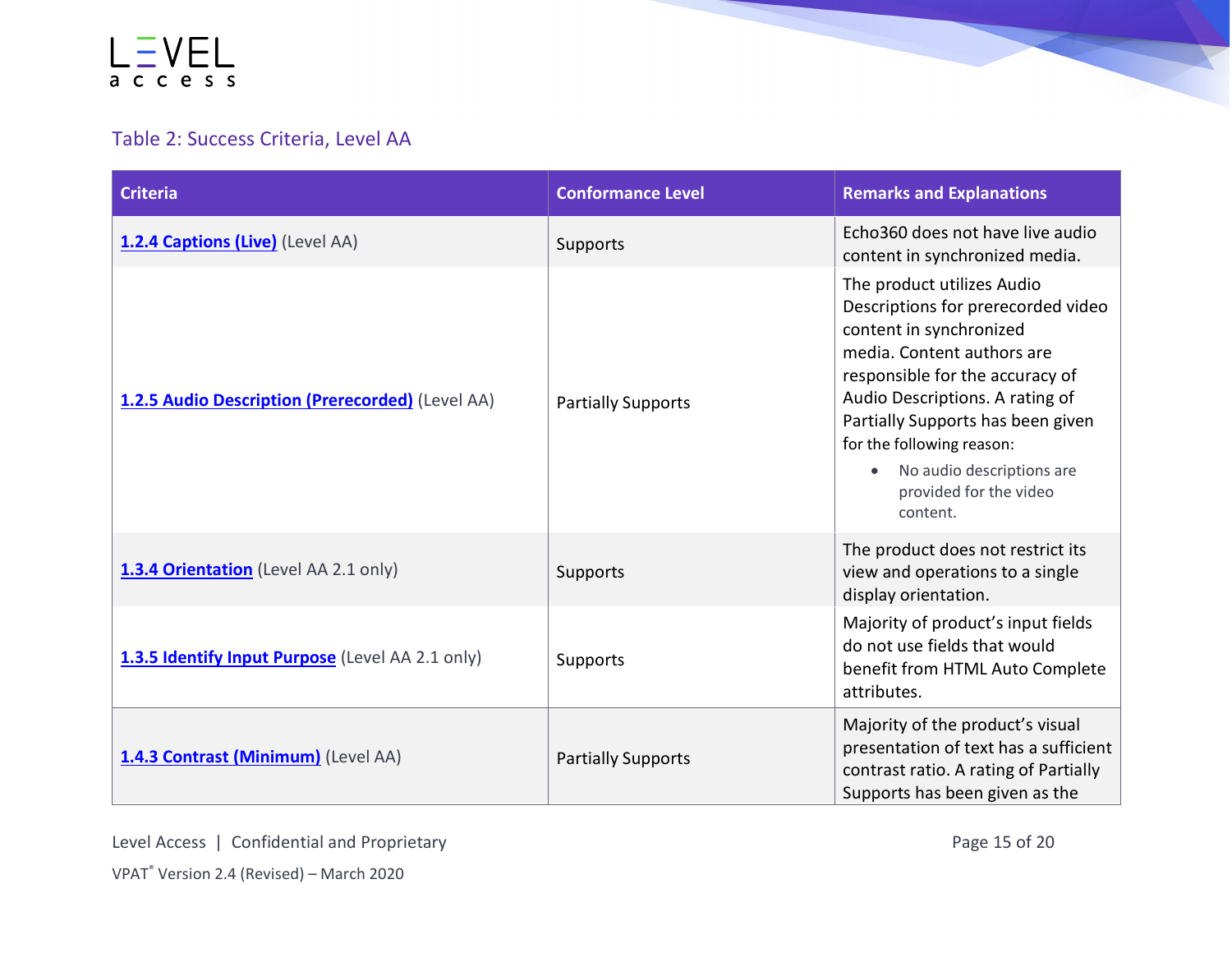|                                   |                           | following content does not meet<br>required contrast ratios:                                                                                                                                                                                                                             |
|-----------------------------------|---------------------------|------------------------------------------------------------------------------------------------------------------------------------------------------------------------------------------------------------------------------------------------------------------------------------------|
|                                   |                           | Certain elements utilize light<br>$\bullet$<br>grey foreground and white<br>backgrounds, or light grey<br>foreground and bright blue<br>backgrounds. This includes:                                                                                                                      |
|                                   |                           | Disabled form elements.<br>Some buttons.<br>Some elements using<br>toggle states.                                                                                                                                                                                                        |
| 1.4.4 Resize text (Level AA)      | <b>Partially Supports</b> | Majority of the text can be resized<br>without assistive technology up to<br>200% without loss of content or<br>functionality. A rating of Partially<br>Supports has been given for the<br>following reasons:<br>The content is lost in some of<br>the screen while zooming to<br>200 %. |
| 1.4.5 Images of Text (Level AA)   | Supports                  | The product does not have images<br>of text. Content authors are<br>responsible for adding accessible<br>labels to images of text.                                                                                                                                                       |
| 1.4.10 Reflow (Level AA 2.1 only) | Does Not Support          | Majority of content is not available<br>when page dimensions have been<br>restricted to 230 CSS pixels<br>vertically and 256 CSS pixels wide.                                                                                                                                            |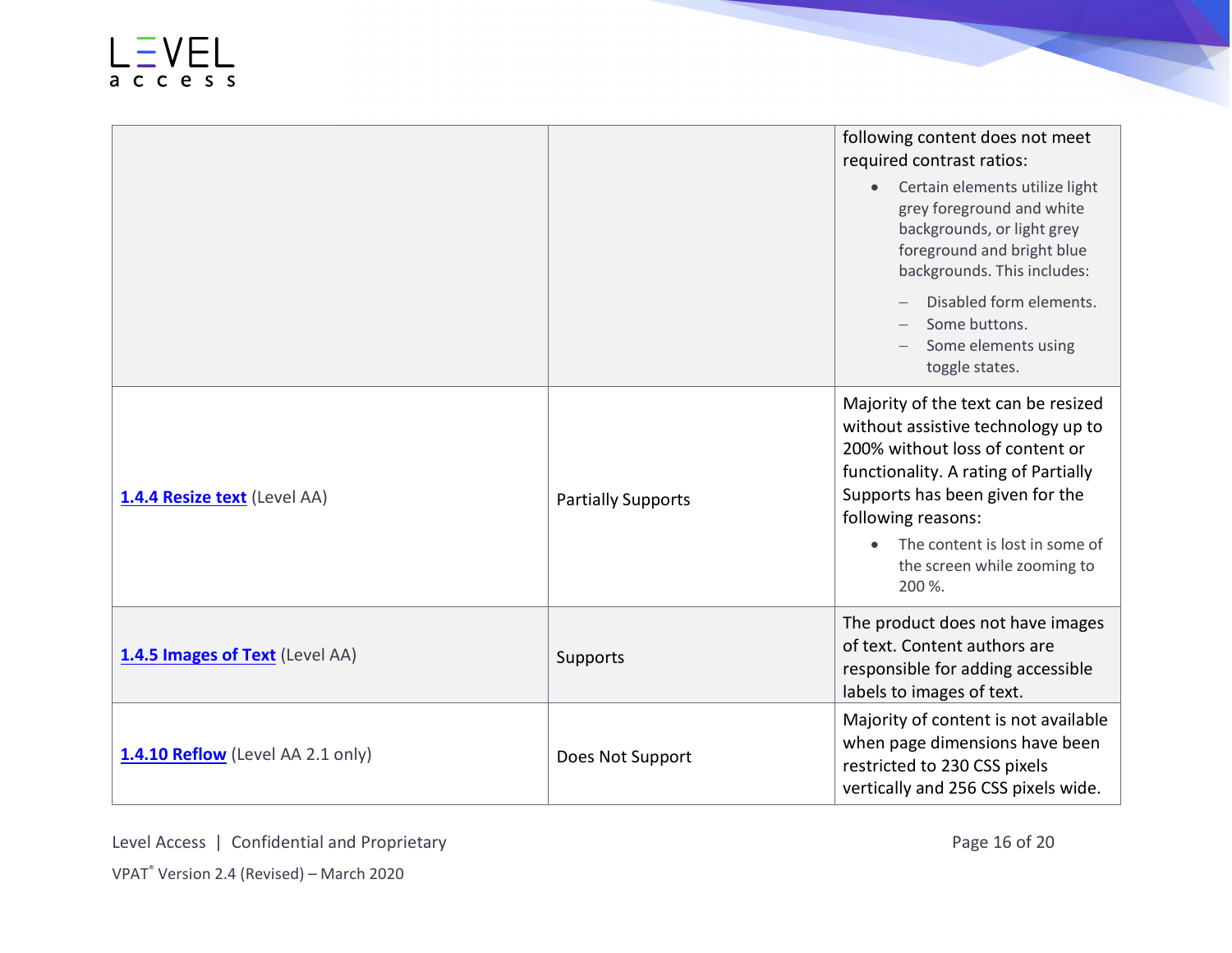| 1.4.11 Non-text Contrast (Level AA 2.1 only)         | <b>Partially Supports</b> | Product generally utilizes user<br>interface components and<br>graphical objects with a sufficient<br>contrast ratio of 3:1. A rating of<br>Partially Supports has been given<br>for the following reason:<br>Many elements' visual<br>$\bullet$<br>keyboard focus lacks sufficient<br>color contrast.                              |
|------------------------------------------------------|---------------------------|-------------------------------------------------------------------------------------------------------------------------------------------------------------------------------------------------------------------------------------------------------------------------------------------------------------------------------------|
| 1.4.12 Text Spacing (Level AA 2.1 only)              | <b>Partially Supports</b> | The product allows users to adjust<br>text spacing, such as line height,<br>paragraph spacing, letter spacing,<br>or word spacing for majority<br>content. A rating of Partially<br>Supports has been given for the<br>following reason:<br>Some content can become<br>illegible or not available when<br>text spacing is adjusted. |
| 1.4.13 Content on Hover or Focus (Level AA 2.1 only) | <b>Partially Supports</b> | When content receiving hover or<br>focus triggers additional content to<br>be shown or hidden, content is<br>persistent, will remain when hover<br>is removed, or can be dismissed<br>through other means. A rating of<br>Partially Supports has been given<br>for the following reason:                                            |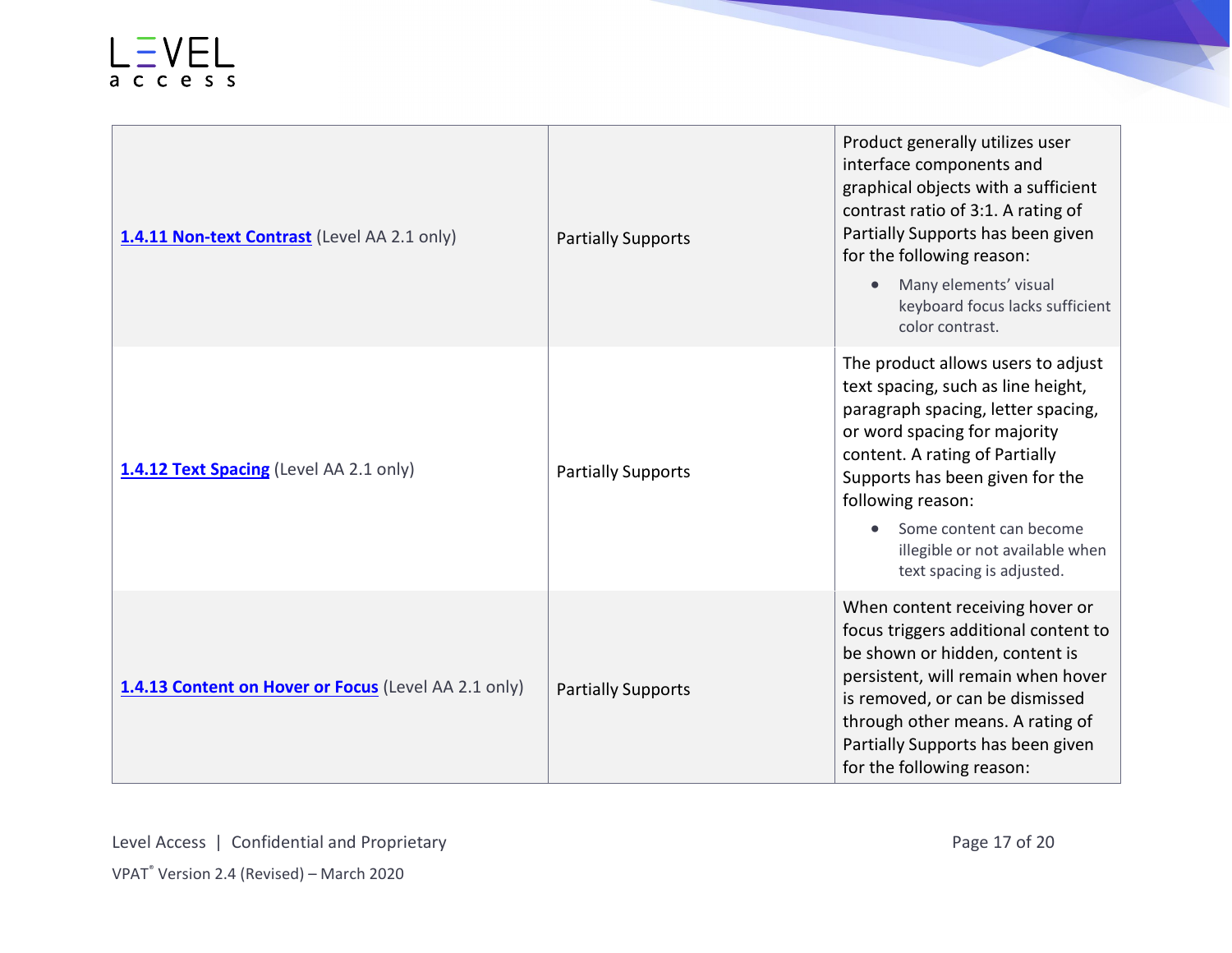|                                      |                           | The tooltip components that<br>$\bullet$<br>appear with hover and/or<br>focus obscure content and<br>cannot be dismissed by<br>keyboard or mouse.                                                                                                                                                                                                                     |
|--------------------------------------|---------------------------|-----------------------------------------------------------------------------------------------------------------------------------------------------------------------------------------------------------------------------------------------------------------------------------------------------------------------------------------------------------------------|
| 2.4.5 Multiple Ways (Level AA)       | Supports                  | The product has more than one<br>way to locate a web page, except<br>where the web page is a step in a<br>process.                                                                                                                                                                                                                                                    |
| 2.4.6 Headings and Labels (Level AA) | <b>Partially Supports</b> | Headings and labels describe topic<br>or purpose. A rating of Partially<br>Supports has been given for the<br>following reason:<br>Some of the content are<br>missing headings.                                                                                                                                                                                       |
| 2.4.7 Focus Visible (Level AA)       | <b>Partially Supports</b> | The keyboard focus indicator is<br>visible on majority of interactive<br>elements. A rating of Partially<br>Supports has been given for the<br>following reason:<br>The following elements are<br>$\bullet$<br>missing visual keyboard<br>focus:<br>Some grid cell elements<br>only show focus on Menu<br>button.<br>The Administrator<br><b>Institution Settings</b> |

**CONTRACTOR**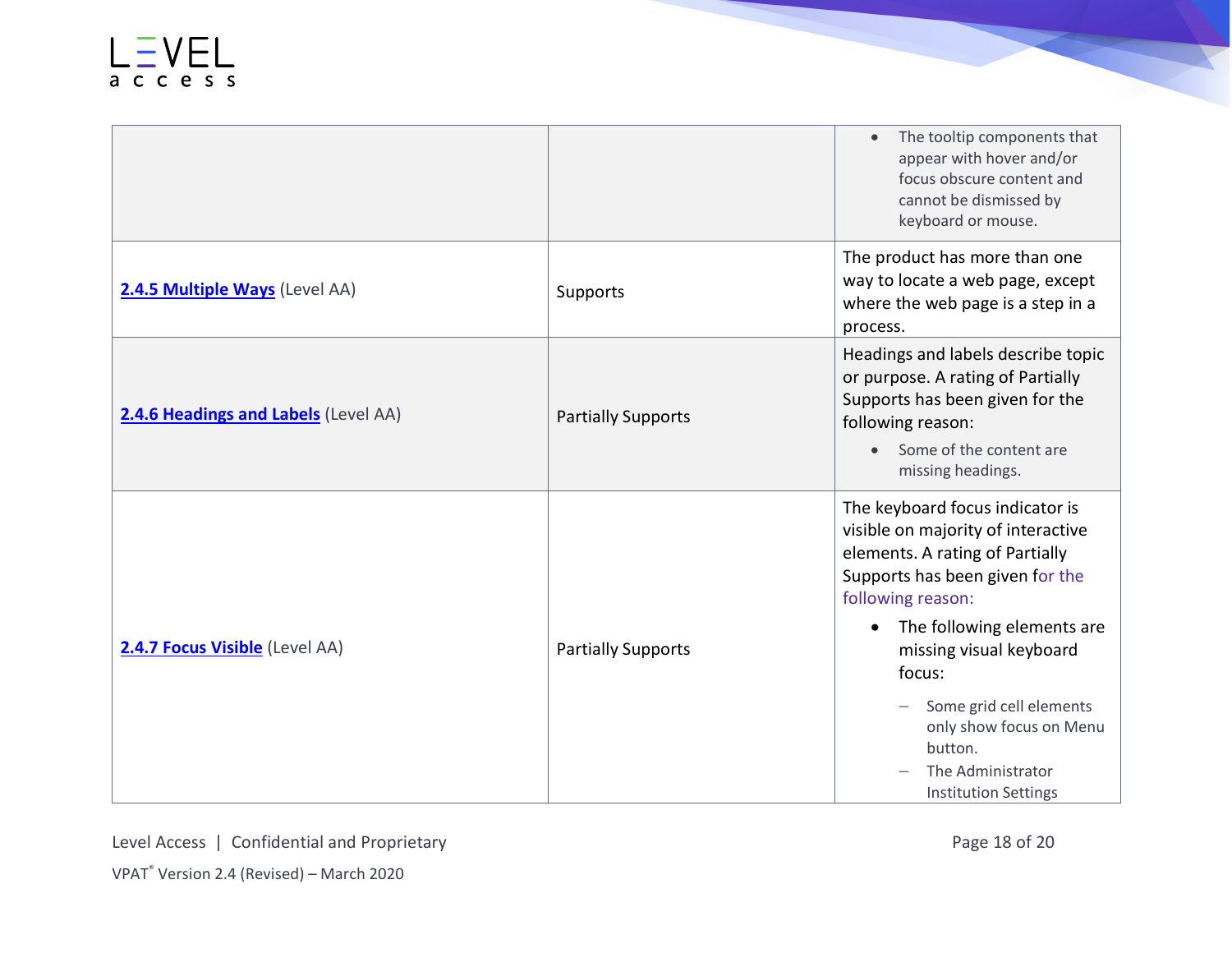|                                                               |                           | elements used to<br>expand/collapse.<br>Many dropdowns select<br>elements.<br>Some Radio Button form<br>elements.                                                                                                                   |
|---------------------------------------------------------------|---------------------------|-------------------------------------------------------------------------------------------------------------------------------------------------------------------------------------------------------------------------------------|
| <b>3.1.2 Language of Parts (Level AA)</b>                     | Supports                  | The product does not change<br>languages in its pages.                                                                                                                                                                              |
| <b>3.2.3 Consistent Navigation</b> (Level AA)                 | Supports                  | The main navigation or<br>navigational elements utilize<br>consistent navigation across the<br>product.                                                                                                                             |
| <b>3.2.4 Consistent Identification</b> (Level AA)             | Supports                  | Components that have the same<br>functionality within a set of Web<br>pages are identified consistently.                                                                                                                            |
| <b>3.3.3 Error Suggestion</b> (Level AA)                      | Supports                  | The product does not provide<br>automatic error suggestions for<br>form elements.                                                                                                                                                   |
| 3.3.4 Error Prevention (Legal, Financial, Data) (Level<br>AA) | Supports                  | The product does not cause legal<br>commitments or financial<br>transactions for the user to occur,<br>does not modify or delete user-<br>controllable data in data storage<br>systems, and does not submit user<br>test responses. |
| 4.1.3 Status Messages (Level AA 2.1 only)                     | <b>Partially Supports</b> | The product utilizes status<br>messages that can be determined<br>programmatically without<br>receiving focus. A rating of Partially                                                                                                |

Level Access | Confidential and Proprietary **Page 19 of 20**